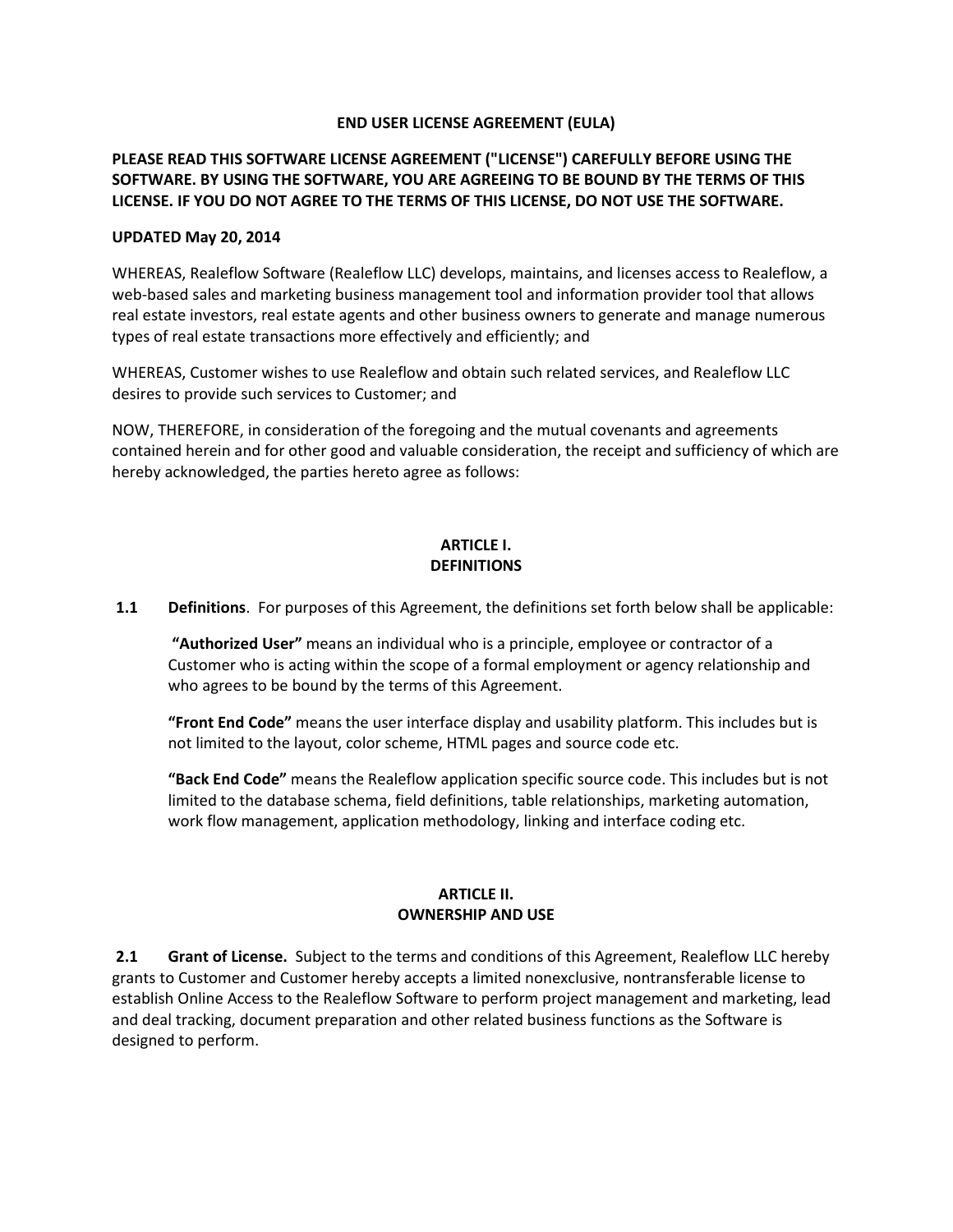**2.2 Title.** Realeflow LLC shall retain all right, title, and interest (including all copyrights, patents, service marks, trademarks and other intellectual property rights) in and to Realeflow, including any and all updates, enhancements, customizations, revisions, modifications, future releases and any other changes thereto, and all related information, material and documentation, etc. Except for the license granted pursuant to this Agreement, Customer shall not acquire any interest in the Realeflow Software or any other services or materials, or any copies or portions thereof, provided by Realeflow LLC or any of its related entities pursuant to this Agreement.

**2.3 Customer Ownership of prospect, customer and employee Data.** Any Customer's Companyspecific Data provided to Realeflow LLC hereunder, either in hard copy or electronic format is and shall remain Customer's property, subject to the terms set forth herein.

**2.4 Realeflow LLC intellectual property ownership and restrictions to product use.** Realeflow LLC shall retain all rights to proprietary application development, business and technical methodologies, implementation, business processes and all other aspects of Realeflow business, application(s) and services. Under no circumstances, will the Customer be permitted to use any Front or Back End Code to their advantage (or) the advantage of their partner company's (or) potential partner company's outside of the intended design and implementation for which the original service subscription agreement was executed. The technology and business methodologies are proprietary and the sole property of Realeflow LLC. Any technology or business replication of any aspect of the application or services provided used for the gain of the Customer or above mentioned business partners or for the use of any level of a competitive nature regarding these proprietary elements is strictly prohibited.

**2.5 Terms and Conditions.** The undersigned Customer hereby knowingly and specifically agrees to comply with all requirements set forth by Realeflow LLC as to how Realeflow will be used including but not limited to the number of users, the method and manner in which Realeflow is accessed. It is expressly understood that Realeflow is the intellectual property of Realeflow LLC and any attempts to copy, duplicate, imitate, share or modify Realeflow will be treated as a patent copyright or trademark infringement.

In each such instance of an infringement upon Realeflow LLC's patent, copyright or trademark on Realeflow shall bear liquidated damages in the amount of \$25,000 per instance to be paid by the Customer to Realeflow LLC.

It is further understood, acknowledged, consented to that the Customer alone bears all responsibility for verifying the accuracy and legal validity of all documents generated by Realeflow. Furthermore, Customer agrees to release Realeflow LLC and Realeflow from any and all liability, cost, or expenses that the Customer may incur as a result of using any of the documents, procedures, worksheets, formulas, marketing strategies, project estimation, selling system, appraisals and brokers price opinions. It is understood that the Customer is using Realeflow at their own risk and bears all responsibility for any lost, incomplete, or missing data or unsuccessful real estate deals or transactions.

The Customer acknowledges that any and all information obtained via Realeflow relative to evaluations, appraisals and brokers price opinion is the confidential trade secret information of Realeflow LLC and Realeflow and further understands that the "Deal Filter" and "Power Matching" features of Realeflow are the confidential trade secret of Realeflow LLC. Any attempts to alter, copy, modify or otherwise infringe upon the intellectual property of Realeflow LLC by the Customer would be subject to paying the aforementioned liquidated damages.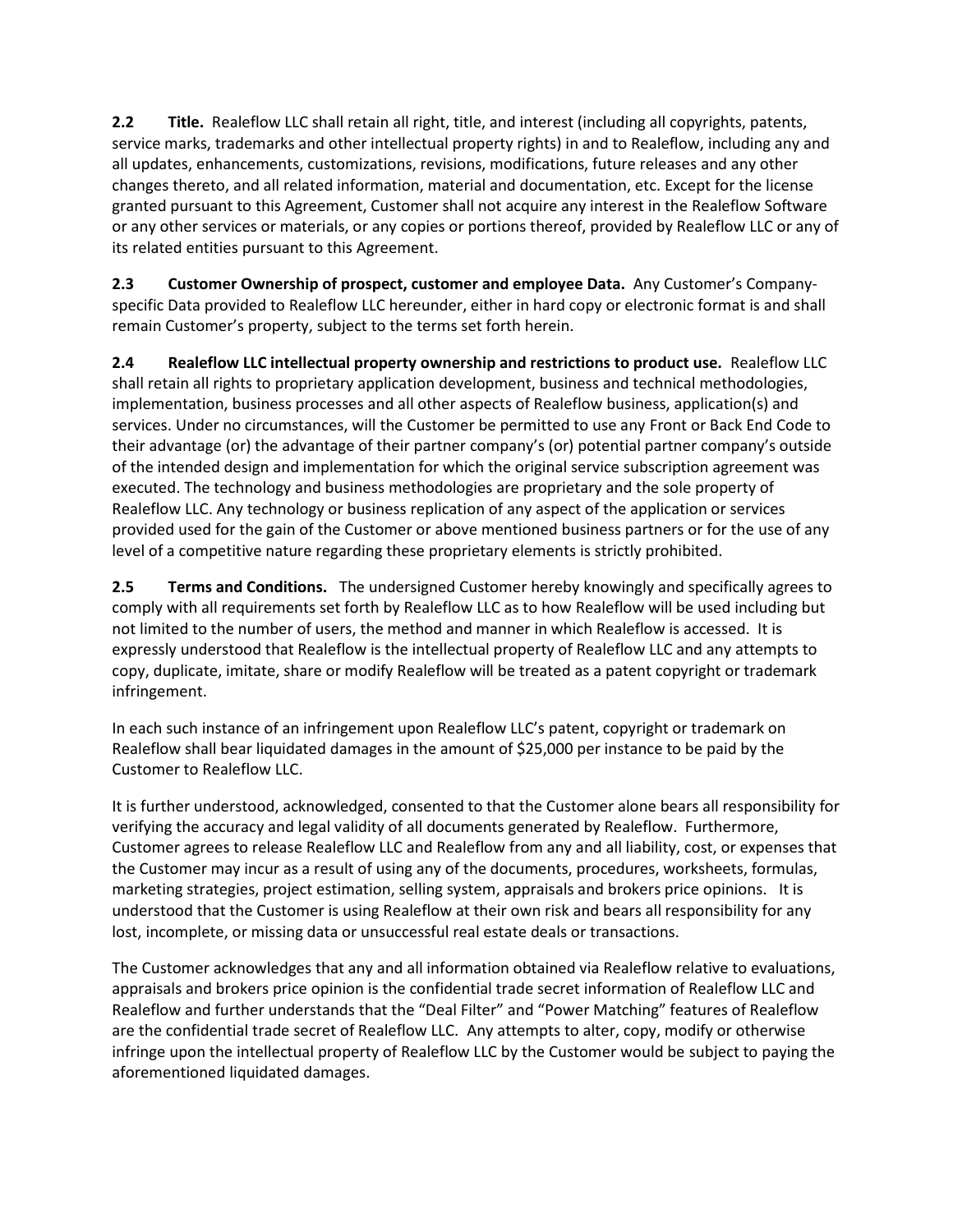Furthermore in an effort to prevent the unauthorized or inadvertent release of any of the concepts, ideas or information contained in Realeflow to an unintended recipient the parties agree that the undersigned Customer limit the access to and usage of Realeflow to the following specifically named person(s) who are the owners of or are employees of the undersigned Customer. Each of whom will be assigned their own separate password and username.

Upon initial usage and operation of Realeflow if the Customer believes that existing software owned by or developed by Customer is similar in operation, appearance, function, method of use to Realeflow in any way Customer shall immediately (within 48 hours) notify Realeflow LLC of all such similarities. Failure to so notify Realeflow LLC will be seen as conclusive proof in favor of Realeflow LLC in any potential question as to the source of any idea, concept or function in any intellectual property, copyright, trademark or patent dispute.

## **ARTICLE III. FEES & BILLING**

**3.1 Access Charges.** If there is a charge associated with the license granted pursuant to Section 2.1, and for the Services described herein, you agree to pay that charge. The price stated for the license and services excludes all applicable taxes and currency exchange settlements, unless stated otherwise. You are solely responsible for paying such taxes or other charges. We may suspend or cancel the license or services if we do not receive an on-time, full payment from you. Suspension or cancelation of the Services for nonpayment could result in a loss of access to and use of your account.

**3.2 Your Billing Account.** To pay the charges for the license and services, you will be asked to provide a payment method at the time you sign up for that service. You can access and change your billing account information and payment method in your Account Settings within the product. Additionally, you agree to permit Realeflow to use any updated account information regarding your payment method provided by your issuing bank or the applicable payment network. You agree to keep your billing account information current at all times. Changes made to your billing account will not affect charges we submit to your billing account before we could reasonably act on your changes to your billing account.

**3.3 Authorization.** By providing Realeflow with a payment method, you (i) represent that you are authorized to use the payment method that you provided and that any payment information you provide is true and accurate; (ii) authorize Realeflow to charge you for the licenses and services using your payment method; and (iii) authorize Realeflow to charge you for any paid add-ons (e.g. Direct Mail, Moby Minutes, Comparable Reports, etc.) that you choose to purchase while this Agreement is in force. We may bill you (a) in advance; (b) at the time of purchase; (c) shortly after purchase; or (d) on a recurring basis for subscription services. Also, we may charge you up to the amount you've approved, and we'll notify you in advance of any change in the amount to be charged for recurring subscription services. We may bill you at the same time for more than one of your prior billing periods for amounts that have not previously been processed.

**3.4 Automatic Renewal.** Provided that automatic renewals are allowed in your country, province, or state, we may inform you by email before automatically renewing your Services. We may automatically renew your license and services and charge you the then current price for the renewal term. You must cancel the Services before the renewal date to avoid being billed for the renewal.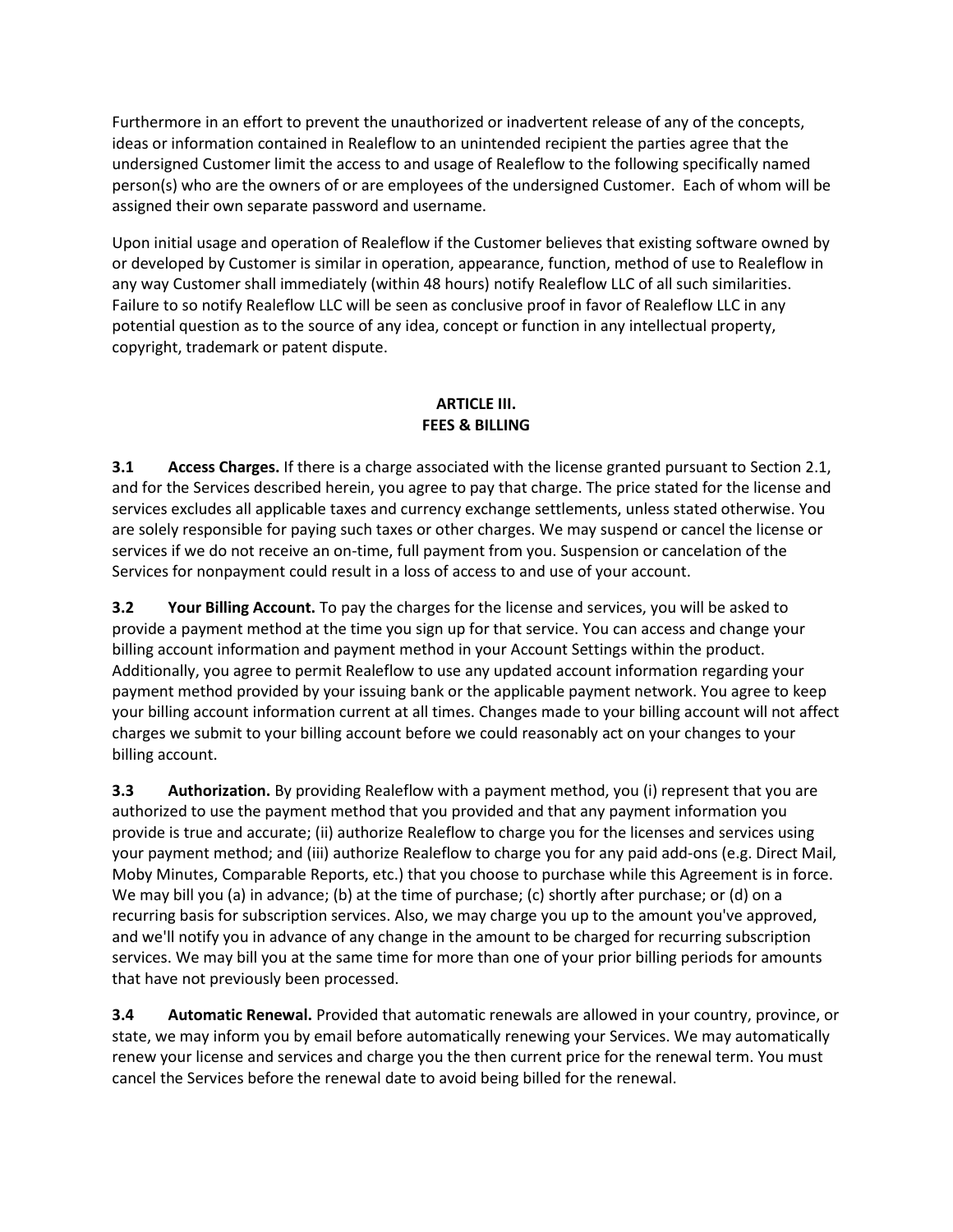**3.5 Trial-period offers.** If you are taking part in any trial-period offer, you must cancel the license and services by the end of the trial period to avoid incurring new charges, unless we notify you otherwise. If you do not cancel your license and services at the end of the trial period, we may charge you for the license and services.

**3.6 Billing Policy.** Realeflow LLC has adopted the following billing policy all customers must comply with: All accounts are set up on a prepay basis. Payment must be received by Realeflow LLC before any product or services are activated. Accounts to be paid by check must prepay six months service in advance. All International clients must pay by credit card. Realeflow LLC will not accept international checks. Customers are responsible for keeping all credit card information current. All changes must be communicated to Realeflow including changes to credit card type and expiration date, as well as a current e-mail address. All recurring charges are automatically generated, invoiced, and charged to the credit card on file according to contractual agreement. This includes monthly, quarterly and yearly charges. Charges are based on availability of products and services, not usage. Invoice and payment receipts are available to customers upon request.

**3.7 Billing Period.** Billing periods begin upon invoicing. Each customer is committed to the remaining term of the billing period and no refunds will be given. Customers are not required to use services during the period.

**3.8 Billing Disputes.** As a current or prior customer of Realeflow LLC, each customer agrees to provide Realeflow LLC thirty days to attempt settlement of any billing dispute before disputing with any third party, credit card company or bank. Realeflow LLC must be the first option in billing disputes. Should Realeflow LLC receive a chargeback or other reversed charge from a third party, Credit Card Company or bank on the customer's behalf before Realeflow LLC has been given a chance to resolve the issue, Realeflow LLC has the right to collect on the rendered services and any fees associated with those disputes. Realeflow LLC charges a \$50.00 Chargeback Fee per chargeback should a credit card company be used as a first resort in a billing dispute.

Not all billing disputes may be settled to a customer's satisfaction. Once Realeflow LLC has been given first right to settle a billing dispute, a customer may then use any third party, Credit Card Company or bank in an attempt to settle the dispute. However, Realeflow LLC still retains the right to collect on any rendered services or fees that are due. Should Realeflow LLC be unable to reverse any disputed amounts with a third party, credit-card company, or bank, Realeflow LLC will submit the full delinquent amount to a third party collection service.

**3.9 Payment Methods.** Realeflow LLC accepts payments via credit or debit card, and occasionally by check. Payment by check is on a per customer basis and must be agreed to by Realeflow LLC. Checks must be paid in US dollars and issued from a US bank. Realeflow LLC currently accepts American Express, MasterCard, Discover, and Visa credit cards.

**3.10 Billing Cycle.** All credit cards are automatically charged on the customer's specific billing cycle date. If the credit card is declined, Realeflow will attempt to charge the card on file for ninety days.

**3.11 Late Fee.** All accounts more than 30 days past due will be assessed a late fee of 5%. Three attempts to contact the customer will be made before any late fee is assessed.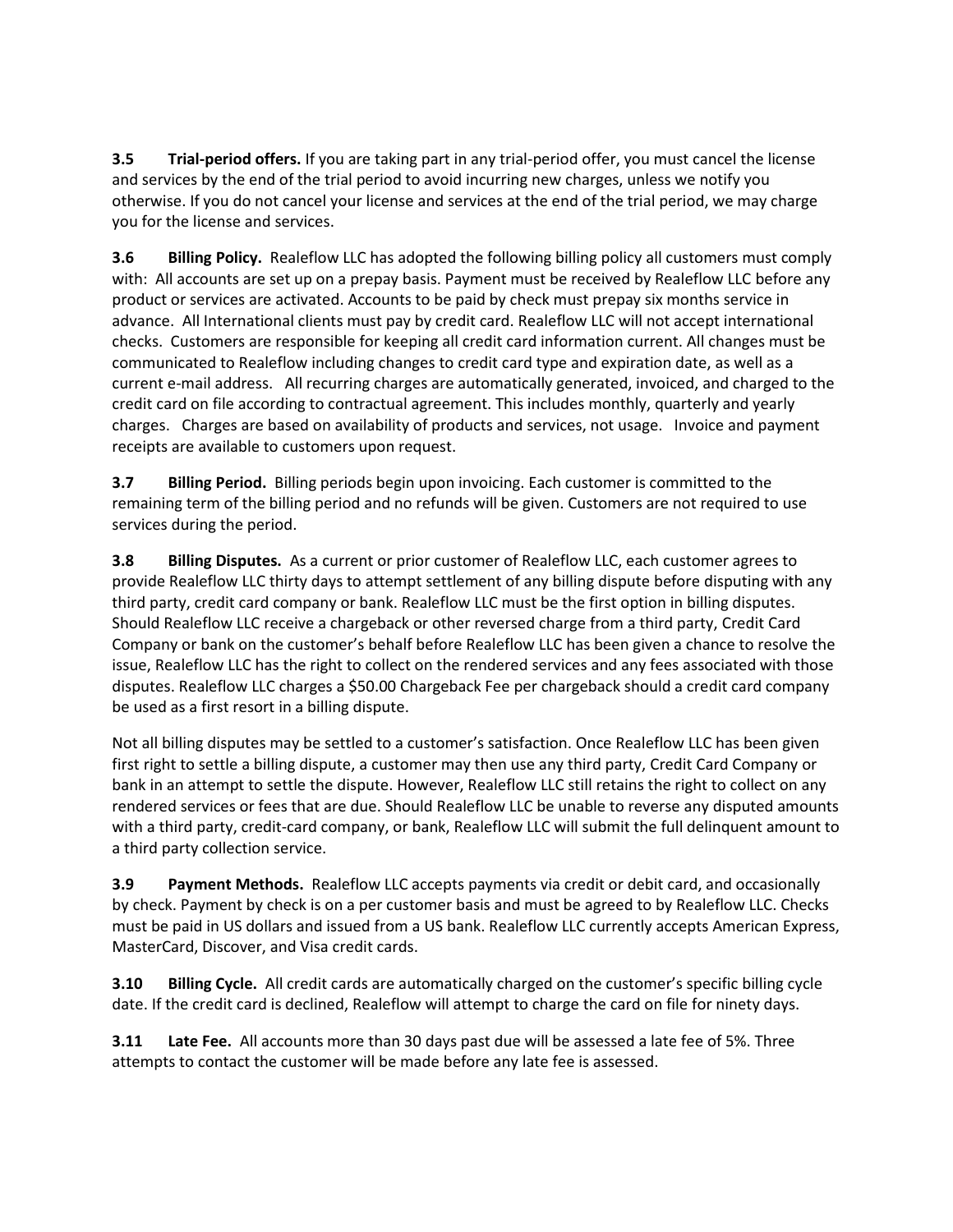**3.12 Disabling of Accounts.** All accounts 45 days past due will be disabled until balances are paid in full including any associated late fees. When disabled, all access will be suspended and data will be unavailable.

**3.13 Collections.** After an account is delinquent 60 days, it will be deactivated. Once deactivated, the customer will not be able to recover any files. The account record and delinquent balance may be passed on to a third party collection service.

## **ARTICLE IV. CANCELLATION POLICY**

**4.1 Cancellation Policy.** As a Realeflow customer, you have the ability to cancel your account at any time without any termination charges or fees. You will not receive a refund for billing that has already occurred, except in the specific instances described below. Realeflow will not pro-rate any return for unused service and all outstanding invoices must be paid in full. By using Realeflow, each customer understands and agrees to this cancellation policy and understands that while no refund will be issued, customers are always free to keep accounts open for access for the full amount of time billed.

**4.2 Monthly subscriptions.** Once cancelled, your subscription will terminate at the end of the latest monthly billing period for which you have previously been charged. No further charges will be applied, and no refunds for unused time will be made.

**4.3 Annual subscriptions with monthly payments.** If you submit your cancellation request within the first 30 days following your initial billing, you are eligible for a refund of all charges for the service, minus the respective undiscounted monthly fee for your first month's subscription. If you submit your cancellation request more than 30 days after your initial billing, your subscription will remain active until the end of your current 12-month billing period. You will still be responsible for the complete unpaid balance of your annual subscription. This will continue to be billed monthly until your subscription expires. Realeflow may use an outside collection agency to collect any unpaid balances.

**4.4 Annual subscriptions paid annually.** If you submit your cancellation request within the first 30 days following your initial billing, you are eligible for a refund of all charges for the service, minus the respective undiscounted monthly fee for your first month's subscription. If you submit your cancellation request more than 30 days after your initial billing, your subscription will remain active until the end of your current 12-month billing period. You will not receive a refund and you will not be billed for the service again.

**4.5 Refunds.** Realeflow will honor all refund requests for specific marketing promotions that state or that imply a refund request will be honored within the first thirty days. All refund requests must occur within the first 30 days of service and be tied to a specific marketing promotion. All other refund requests will be denied.

# **ARTICLE V. CONFIDENTIALITY**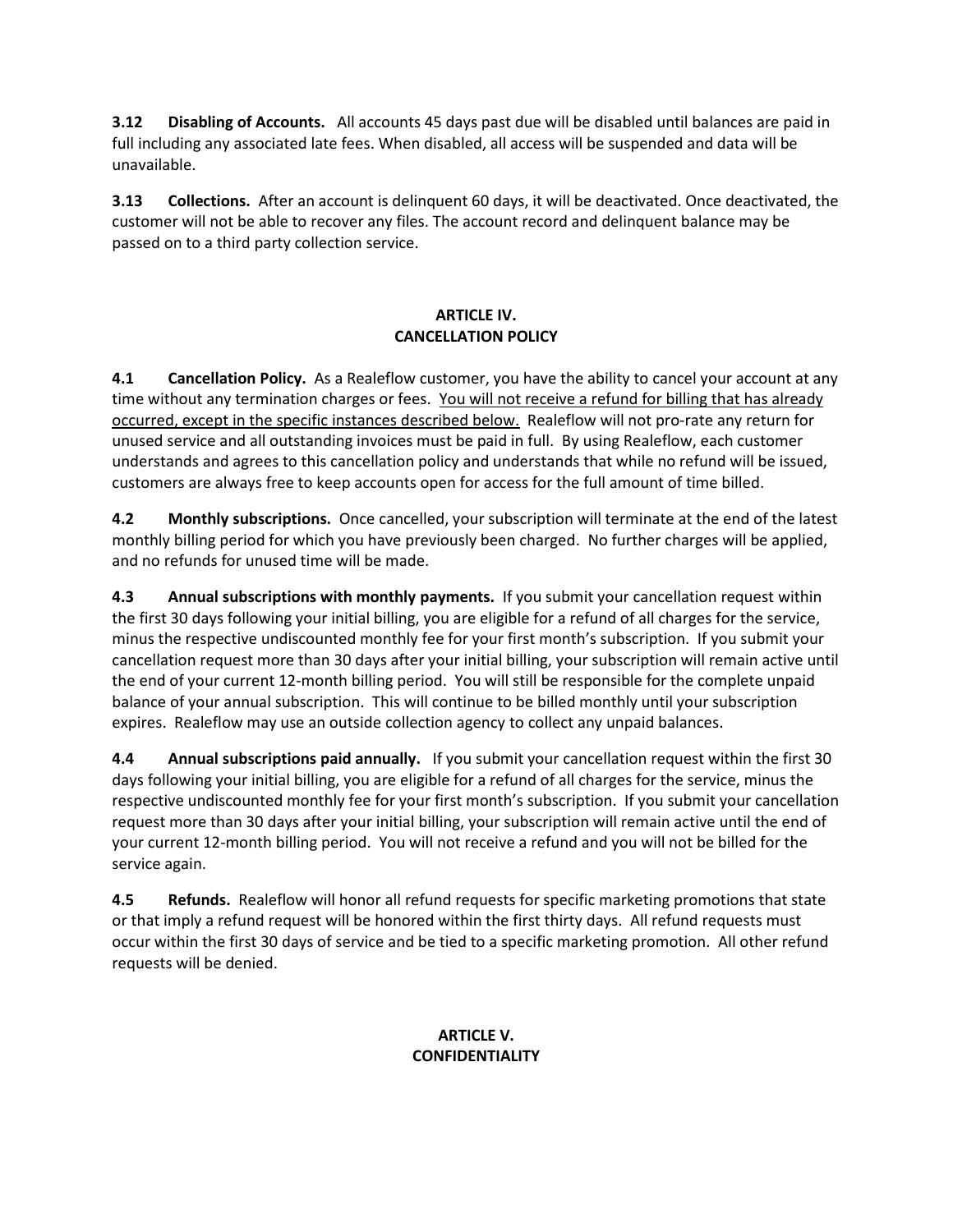**5.1 Confidentiality.** Each party agrees that the Customer's company associated Data (referred to herein as the "Customer Confidential Information") and any and all documentation and information pertaining to Realeflow (referred to herein collectively as the "Realeflow Confidential Information") is the confidential property of Customer and Realeflow LLC, respectively (Customer Confidential Information and Realeflow Confidential Information referred to hereinafter collectively as the "Confidential Information"). The party receiving the Confidential Information, including such party's employees, officers, directors and agents, (collectively, the "Receiving Party") shall hold in confidence all Confidential Information and shall not disclose or distribute Confidential Information, or any portion thereof, in any form or format to any person except on a strict "need to know" basis for the purpose of performance of this Agreement, or as required by valid legal process.

Customer agrees it shall not copy, alter, decompile, disassemble, reverse engineer, or otherwise modify (except with Realeflow LLC's prior written consent) or directly or indirectly disclose any Realeflow Confidential Information. Confidential Information under this Section 5 shall not include information that: (i) is or has become publicly available without restriction through no fault of the Receiving Party; or (ii) has been received without restriction from a third party lawfully in possession of such information.

## **ARTICLE VI. TERM & TERMINATION**

**6.1 Term.** The term of this Agreement begins on the Date the Customer first accessed the Realeflow service and shall continue as long as the Customer has access to the Realeflow product(s), until terminated as provided for in this Section.

**6.2 Termination without cause.** Either party may terminate this Agreement by providing 30 days' notice to the other party. Customer cancellations can only be done by phone conversation with authorized Realeflow representatives.

**6.3 Fees, Return of Data.** In the event of termination or expiration of this Agreement, all Fees due and payable to Realeflow LLC must be paid in full. At Realeflow LLC's election, upon its receipt of all such Fees, or after notice of intent to terminate has been received by from the Customer by Realeflow, Realeflow will make all company Data available for a period of 30 days and then remove Customer from the environment.

## **ARTICLE VII. STANDARD MARKETING**

**7.1 Standard Marketing.** Realeflow LLC reserves the right to use Customer name and credentials in an appropriate and acceptable manner for standard marketing promotions including e-mail promotions. Acceptable and standard marketing promotions include but are not limited to: Client listings, press releases, surveys, interviews, reputable business publications, television, radio and web site presentation and promotion etc. Please provide written instructions to support@realeflow.com if you would like to be removed from any marketing or promotions from Realeflow LLC.

## **ARTICLE VIII. WARRANTIES/LIMIATION OF LIABILITY/INDEMNITY**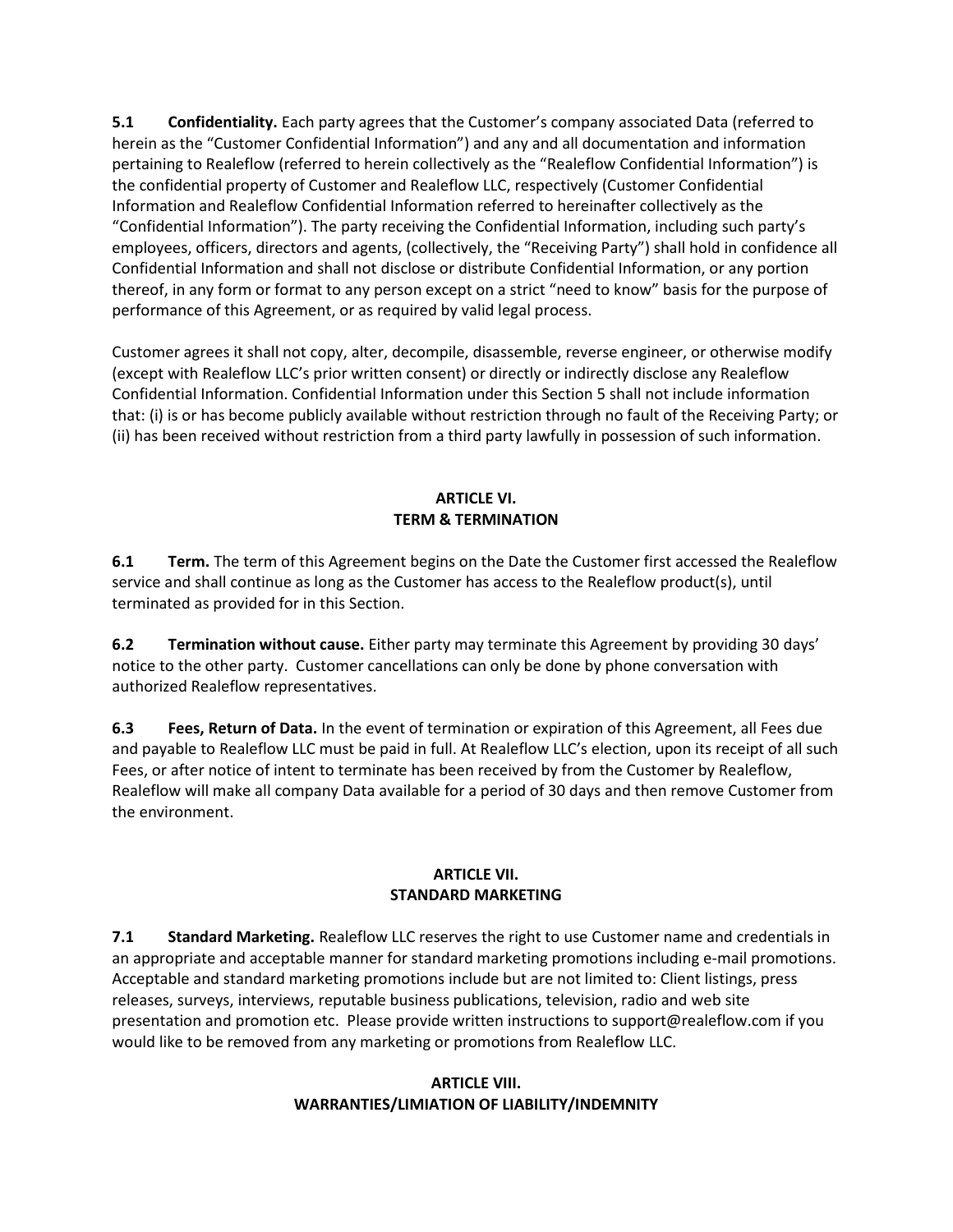**8.1 Disclaimer of warranties.** This agreement is an agreement for services. Notwithstanding the foregoing, Realeflow LLC specifically disclaims all warranties with regard to the Realeflow software and services, express or implied, including the warranties of merchantability, non-infringement, uninterrupted service or fitness for a particular purpose.

**8.2 Limitation of liability.** Realeflow LLC shall not be liable to any other party for any indirect, special, incidental, punitive, or consequential damages, including, but not limited to loss or theft of data, confidential customer information, loss of business or other loss arising out of or resulting from this agreement even if the other party has been advised of the possibility of such damages. The foregoing shall apply regardless of the negligence or other fault of the party and regardless of whether such liability sounds in contract, negligence, tort, strict liability or any other theory of legal liability. Notwithstanding the foregoing, in no event shall Realeflow LLC's cumulative liability under this Agreement exceed the amount actually paid by Customer to Realeflow LLC in the immediately preceding three (3) month period.

**8.3 Customer Warranty.** Customer represents and warrants that it shall, at all times, comply with, and shall remain solely responsible for compliance with, all applicable Federal, State and Local laws and regulations. Customer shall indemnify and hold Realeflow LLC harmless from and against any and all damages, costs, losses, claims, causes of action and lawsuits and expenses, including reasonable attorneys' fees, relating to breach of the aforementioned representation and warranty. Customer represents and warrants that it shall fully comply with the Realeflow Acceptable Use Policy, which is incorporated herein by reference.

**8.4 Legal Documents and Forms.** Customer understands and acknowledges that each real estate form and legal document created by using Realeflow must be reviewed by customer's own attorney to verify its accuracy and validity. Realeflow LLC is not authorized to practice law and each jurisdiction has different legal and procedural requirements.

**8.5 Smart Internet Marketing Systems.** Customer understands and acknowledges that in the event that the customer chooses to implement the Smart Internet Marketing Systems (S.I.M.S.) in conjunction with Realeflow usage that each real estate form and each legal document created or inspired by using either Realeflow or Smart Internet Marketing Systems must be reviewed by Customer's own attorney to verify its accuracy, applicability and validity. Customer further acknowledges that Realeflow LLC is not authorized to practice law and that each jurisdiction in which Customer may be engaging in business activities may have differing and various legal and procedural requirements for real estate investing and/or private lending.

Furthermore, the Customer understands and acknowledges that local, state and Federal regulations apply to private lending activities; therefore the Customer agrees to abide by and not remove, tamper with or alter the following disclosures provided by Realeflow as part of the Smart Internet Marketing Systems.

**8.6 Usage of Private Lending Materials.** Customer agrees to make sure that all communications with any potential private lender will be in compliance with both federal and state regulations governing securities. The Customer acknowledges that it is against federal and state Securities and Exchange Commission laws to solicit funding or loans in an improper manner. Prior to using Realeflow to download various potential and private investor leads, the Customer agrees that they are solely and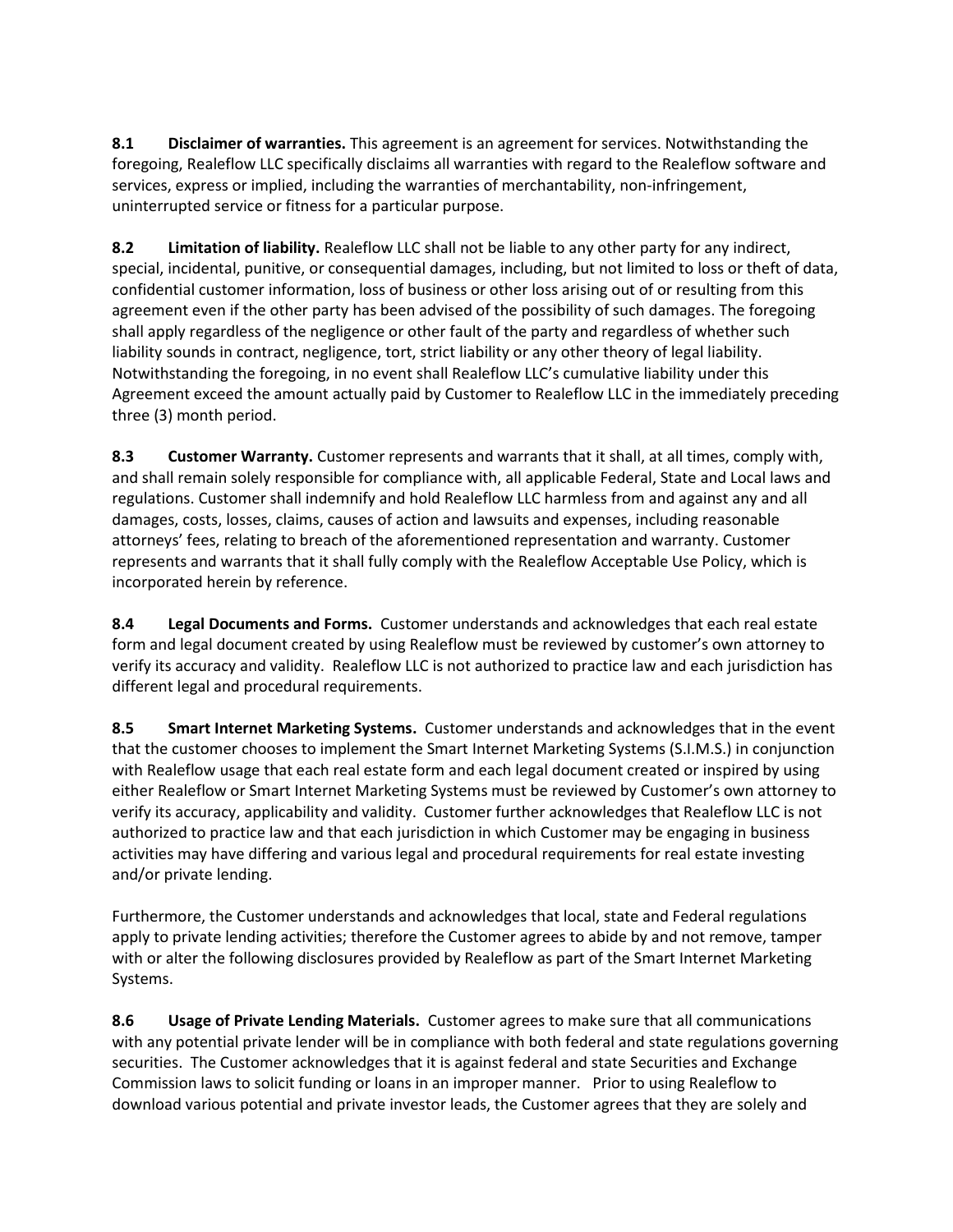fully responsible for knowing the laws of their state as well as the federal securities laws. The customer acknowledges that it will hold Realeflow as well as all of its officers, directors, members, employees, consultants and legal counsel harmless of any potential liability or litigation that may result from the usage of Private Lending materials or in inappropriate private lending transactions.

**8.7 Earnings & Income Disclaimers.** ANY EARNINGS OR INCOME STATEMENTS, OR EARNINGS OR INCOME EXAMPLES, ARE ONLY ESTIMATES OF WHAT WE THINK YOU COULD EARN. THERE IS NO ASSURANCE YOU'LL DO AS WELL. IF YOU RELY UPON OUR FIGURES, YOU MUST ACCEPT THE RISK OF NOT DOING AS WELL.

WHERE SPECIFIC INCOME FIGURES ARE USED, AND ATTRIBUTED TO AN INDIVIDUAL OR BUSINESS, THOSE PERSONS OR BUSINESSES HAVE EARNED THAT AMOUNT. THERE IS NO ASSURANCE YOU'LL DO AS WELL. IF YOU RELY UPON OUR FIGURES; YOU MUST ACCEPT THE RISK OF NOT DOING AS WELL.

ANY AND ALL CLAIMS OR REPRESENTATIONS, AS TO INCOME EARNINGS ON THIS WEB SITE, ARE NOT TO BE CONSIDERED AS AVERAGE EARNINGS. TESTIMONIALS ARE NOT REPRESENTATIVE.

THERE CAN BE NO ASSURANCE THAT ANY PRIOR SUCCESSES, OR PAST RESULTS, AS TO INCOME EARNINGS, CAN BE USED AS AN INDICATION OF YOUR FUTURE SUCCESS OR RESULTS.

MONETARY AND INCOME RESULTS ARE BASED ON MANY FACTORS. WE HAVE NO WAY OF KNOWING HOW WELL YOU WILL DO, AS WE DO NOT KNOW YOU, YOUR BACKGROUND, YOUR WORK ETHIC, OR YOUR BUSINESS SKILLS OR PRACTICES. THEREFORE WE DO NOT GUARANTEE OR IMPLY THAT YOU WILL WIN ANY INCENTIVES OR PRIZES THAT MAY BE OFFERED, GET RICH, THAT YOU WILL DO AS WELL, OR MAKE ANY MONEY AT ALL. THERE IS NO ASSURANCE YOU WILL DO AS WELL. IF YOU RELY UPON OUR FIGURES, YOU MUST ACCEPT THE RISK OF NOT DOING AS WELL.

INTERNET BUSINESSES AND EARNINGS DERIVED THEREFROM, HAVE UNKNOWN RISKS INVOLVED, AND ARE NOT SUITABLE FOR EVERYONE. MAKING DECISIONS BASED ON ANY INFORMATION PRESENTED IN OUR PRODUCTS, SERVICES, OR WEB SITE, SHOULD BE DONE ONLY WITH THE KNOWLEDGE THAT YOU COULD EXPERIENCE SIGNIFICANT LOSSES, OR MAKE NO MONEY AT ALL. ONLY RISK CAPITAL SHOULD BE USED.

ALL PRODUCTS AND SERVICES BY OUR COMPANY ARE FOR EDUCATIONAL AND INFORMATIONAL PURPOSES ONLY. USE CAUTION AND SEEK THE ADVICE OF QUALIFIED PROFESSIONALS. CHECK WITH YOUR ACCOUNTANT, LAWYER OR PROFESSIONAL ADVISOR, BEFORE ACTING ON THIS OR ANY INFORMATION.

USERS OF OUR PRODUCTS, SERVICES AND WEB SITE ARE ADVISED TO DO THEIR OWN DUE DILIGENCE WHEN IT COMES TO MAKING BUSINESS DECISIONS AND ALL INFORMATION, PRODUCTS, AND SERVICES THAT HAVE BEEN PROVIDED SHOULD BE INDEPENDENTLY VERIFIED BY YOUR OWN QUALIFIED PROFESSIONALS. OUR INFORMATION, PRODUCTS, AND SERVICES ON THIS WEB SITE SHOULD BE CAREFULLY CONSIDERED AND EVALUATED, BEFORE REACHING A BUSINESS DECISION, ON WHETHER TO RELY ON THEM. ALL DISCLOSURES AND DISCLAIMERS MADE HEREIN OR ON OUR SITE, APPLY EQUALLY TO ANY OFFERS, PRIZES, OR INCENTIVES, THAT MAY BE MADE BY OUR COMPANY.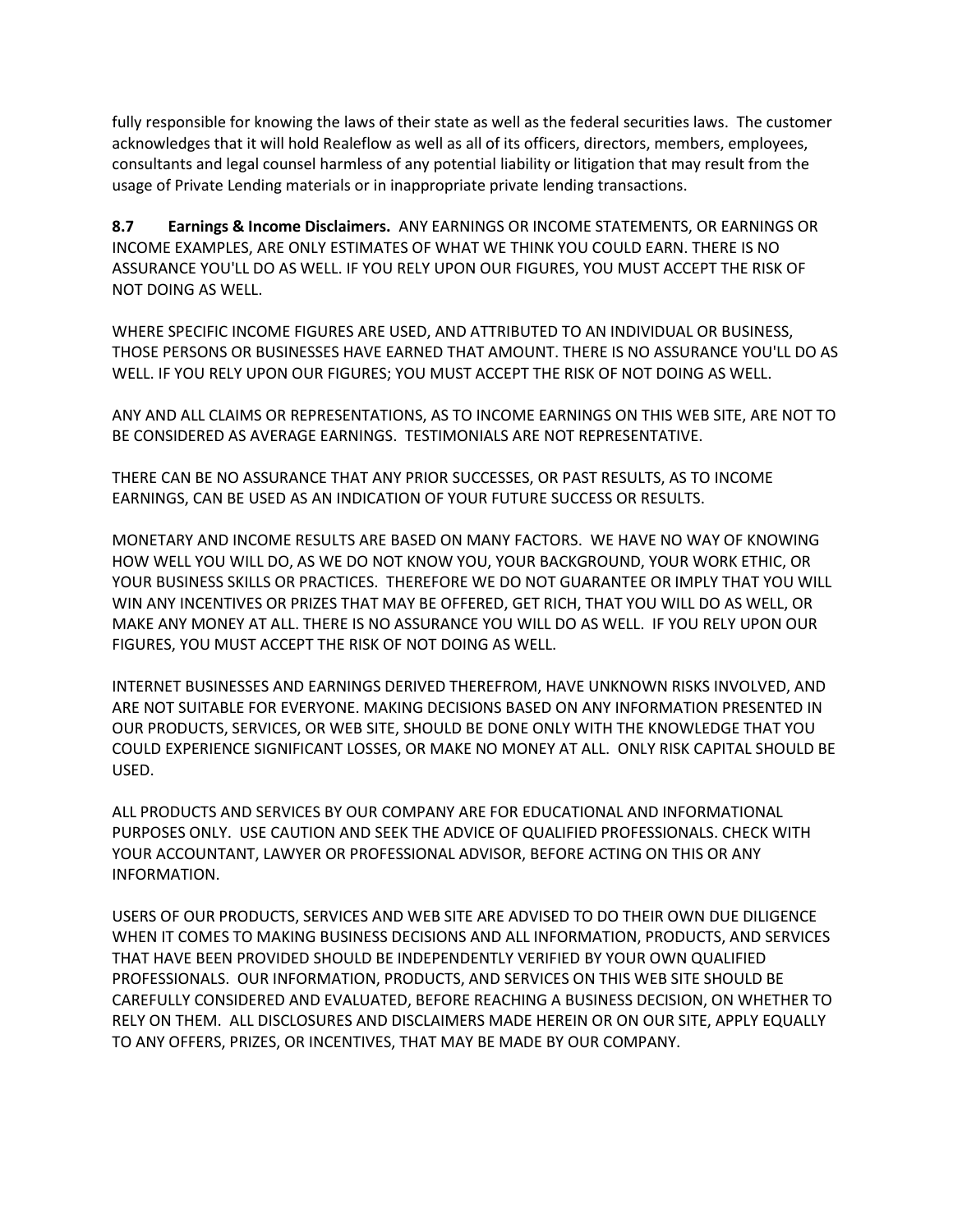YOU AGREE THAT OUR COMPANY IS NOT RESPONSIBLE FOR THE SUCCESS OR FAILURE OF YOUR BUSINESS DECISIONS RELATING TO ANY INFORMATION PRESENTED BY OUR COMPANY, OR OUR COMPANY PRODUCTS OR SERVICES.

## **ARTICLE IX. GENERAL PROVISIONS**

**9.1 Assignment of Agreement.** Customer shall not assign its Rights or duties under this Agreement without the prior written consent of Realeflow LLC. This Agreement shall inure to the benefit of the authorized successors and assigns of the parties.

**9.2 Independent Contractor.** Customer is an independent contractor, and this Agreement does not in any way create the relationship of principal and agent, franchisee, joint venture, or partnership between the parties. Neither party shall be liable for any debts or obligations of the other.

**9.3 Entire Agreement; Precedence.** This Agreement contains the entire understanding between the parties and supersede any prior verbal or written agreement between the parties with respect to the subject matter hereof. No amendment or modification of the Agreement shall be valid, unless made in writing and signed (electronically or actually) by both parties hereto. In the event of any inconsistency or conflict between the terms and conditions of this Agreement and any term or condition of any Exhibit hereto, the terms and conditions of this Agreement shall, in all instances, govern and control.

**9.4 Governing Law.** This Agreement shall be governed by the laws of the State of Ohio without giving effect to conflict of laws principles.

**9.5 Arbitration.** Any and all disputes, controversies and claims arising out of or relating to this Agreement or concerning the respective rights or obligations of the parties hereto shall be settled and determined by arbitration before a panel of one (1) arbitrator pursuant to the Commercial Rules of the American Arbitration Association then in effect. The foregoing notwithstanding, each party shall have no more than three (3) days to present its case to the arbitrator. Judgment upon the award rendered may be entered in any court having jurisdiction or application may be made to such court for a judicial acceptance of the award and an order of enforcement. The parties agree that the arbitrators shall have the power to award damages, injunctive relief and reasonable attorneys' fees and expenses to any prevailing party in such arbitration.

**9.6 Force Majeure.** Neither party hereto shall be in default hereunder by reason of its delay or failure to perform any of its obligations hereunder for any event, circumstance, or cause beyond its control such as, but not limited to, acts of God, strikes, lock-outs, general governmental orders or restrictions, war, threat of war, hostilities, revolution, acts of terrorism, riots, epidemics, fire, earthquake, or flood. The performance of this Agreement shall then be suspended for as long as any such event shall prevent the affected party from performing its obligations under this Agreement.

**9.7 Invalidity; Waivers.** If any provision or portion of this Agreement is held invalid, illegal, void or unenforceable as it appears in this Agreement by reason of any rule of law, administrative or judicial provision or public policy, then such provision shall be construed as being enforceable to the extent such rule of law, administrative or judicial provision or public policy allows. All other provisions of this Agreement shall nevertheless remain in full force and effect. Neither of the parties shall be deemed to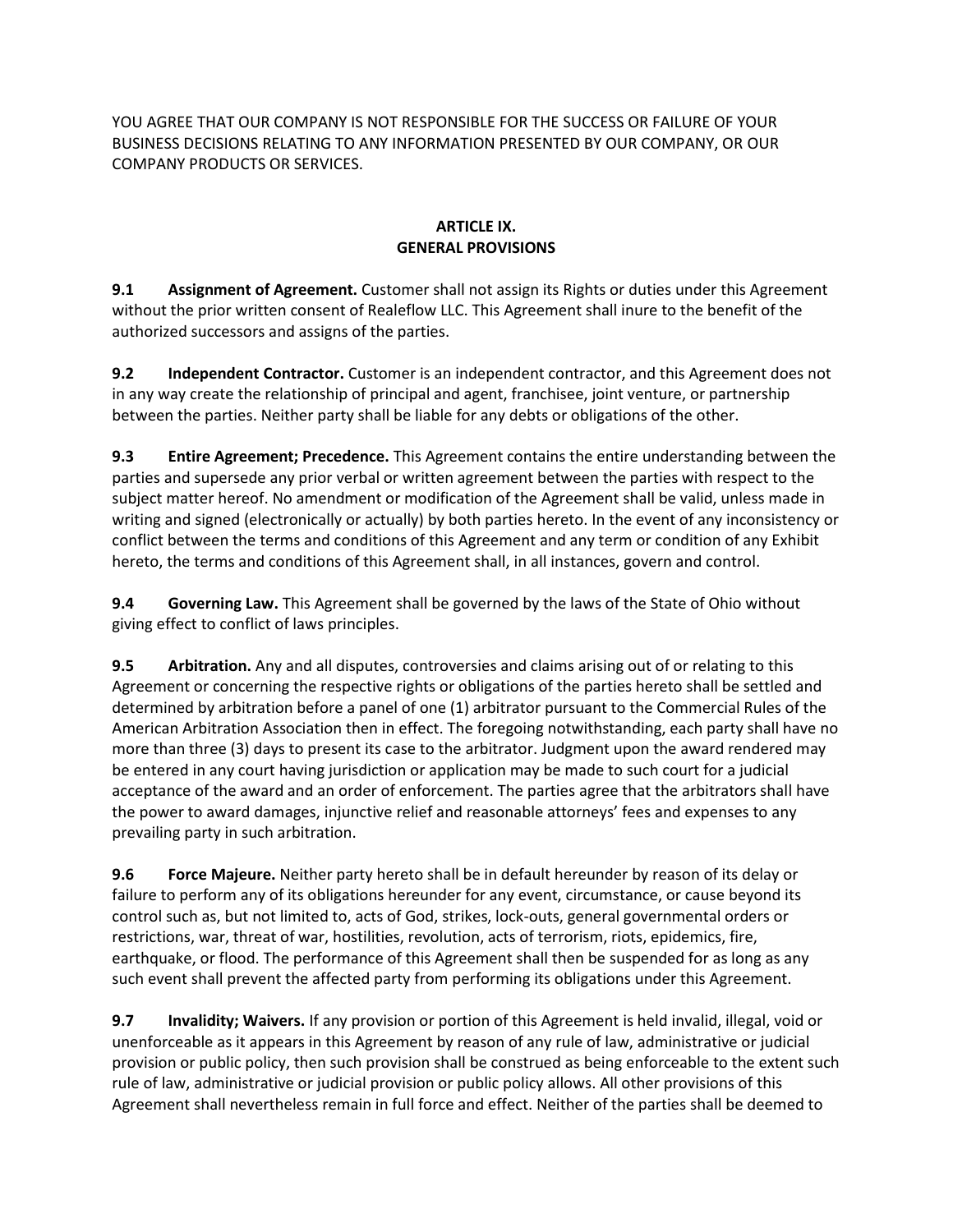have waived any of its rights, powers or remedies hereunder unless the waiving party expresses such a waiver in writing. The parties to this Agreement hereby waive the application of the doctrine that this document will be construed against the drafter in the event of any dispute or allegation that more than one reasonable meaning exists.

**9.8 Survival of Terms.** Notwithstanding the expiration or earlier termination of this Agreement for any reason, the provisions of Articles 5, 8, 9 and Sections 2.2 and 2.3 of this Agreement shall remain in full force and effect.

**9.9 Headings.** Paragraph headings used herein are for convenience purposes only and are not intended to be, nor shall they be, used as an aid in interpretation.

## **ARTICLE X. ACCEPTABLE USE POLICY**

**10.1 Usage.** All features and services provided by Realeflow Software may be used for lawful purposes only. Transmission or storage of any information, data or material in violation of any United States Federal, State or local law is strictly prohibited. Customer agrees to indemnify and hold harmless Realeflow from any claims resulting from Customer's use of the service which damages Customer or any other parties, including attorney's fees.

Realeflow will not be liable for any interruptions in service or other monetary loss related to a violation of this Acceptable Use Policy.

**10.2 Services Provided.** Realeflow provides Customer with Web-based marketing automation, document preparation, real estate deal evaluator, customer contact and business management software. All services provided must be used by Customer in compliance with this Acceptable Use Policy.

**10.3 Customer Obligations.** Customer agrees to use Realeflow's services and particularly the marketing component in a manner that is legal, ethical and in conformity with community standards and to respect the privacy of others. More specifically, Customer agrees to abide by Realeflow's requirements governing the use of the various components of Realeflow LLC's services, as described below.

**10.3.1 E-Mail.** Realeflow strictly prohibits any involvement in Unsolicited Commercial E-mail campaigns (UCE, more commonly called "spam"). Realeflow LLC maintains a Zero Tolerance policy against spam, be it direct, indirect, or through any affiliate or agent acting on the Customer's behalf. Realeflow LLC expects Customer to have proof that all individuals in the Customer's database have opted in or otherwise agreed to receive communications from Customer. All lists used in conjunction with the services provided by Realeflow LLC are required to be 100% opt-in lists. This means that the individuals on the list have agreed to receive information from YOUR COMPANY.

**10.3.2 Email Spamming.** Spamming, or the sending of unsolicited email, using an email address, URL that is maintained on a Realeflow machine, or directing traffic to a webpage that contains any reference to Realeflow is STRICTLY prohibited. Realeflow will be the sole arbiter as to what constitutes a violation of this provision. This action may result in immediate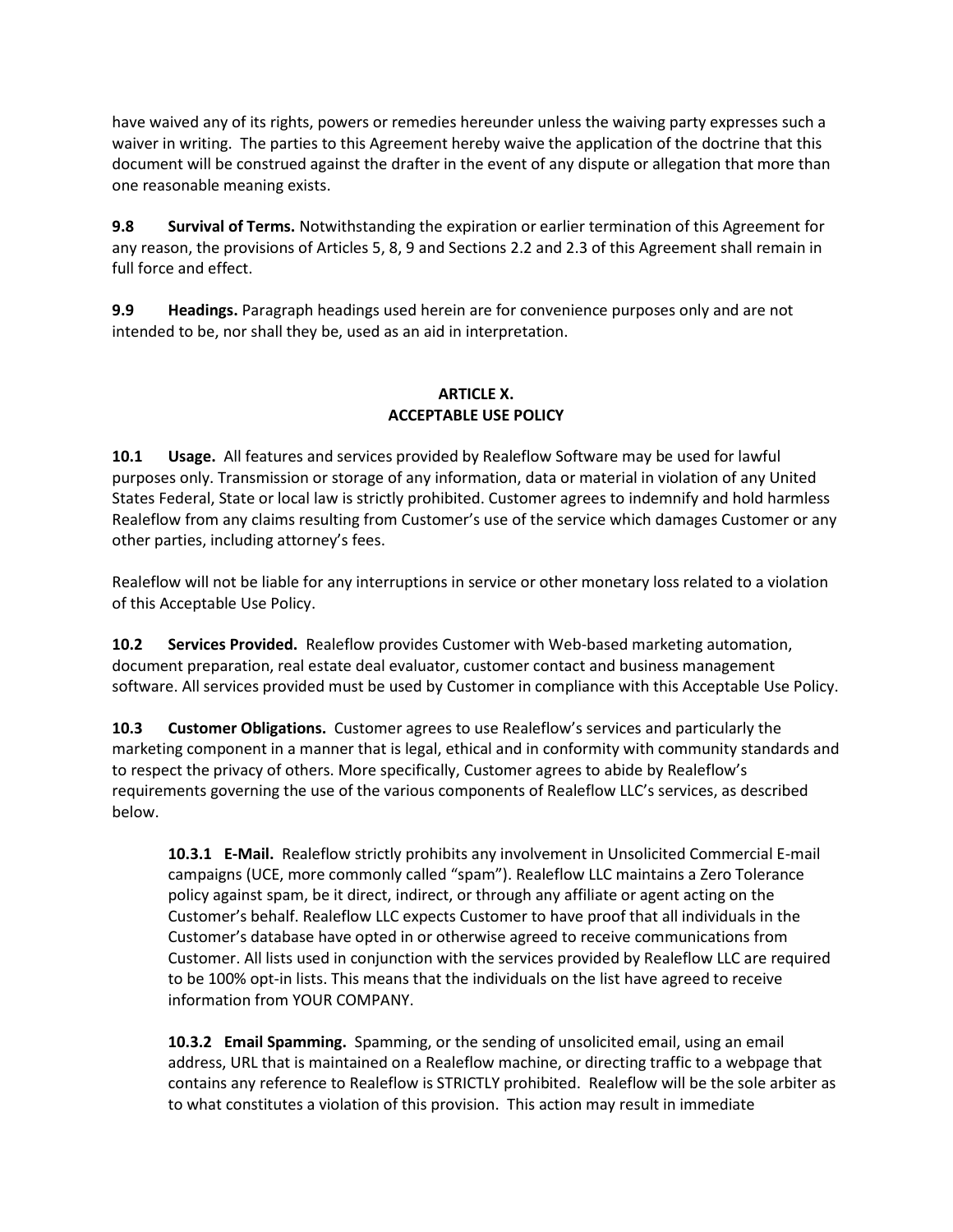termination of your account without refund. Subscriber will also be in violation of the Realeflow End User License Agreement and maybe subject to legal action.

**10.3.3 CAN-SPAM Act.** All customers must follow the rules of the federal CAN-SPAM act and Realeflow's Anti-Spam policy when sending e-mail through the service. Accordingly, we require the following of e-mail messages sent through the Realeflow system:

1. All e-mails must contain a one-click unsubscribe link.

2. All e-mails must contain non-Internet contact information of the sender, such as your company's address, or your company's phone number.

3. All e-mails must state the reason the recipient is receiving the message.

These 3 guidelines will help ensure that you maintain Realeflow's reputation and white-listing status and whitelisting programs. If at any time your mailing is flagged as SPAM by a recipient, Realeflow reserves the right to cancel your account without notice.

**10.3.4 Spoofing.** It is unlawful for any person to initiate the transmission to a protected computer of a commercial electronic mail message that does not contain a functioning return electronic mail address or other Internet-based mechanism, clearly and conspicuously displayed, that (i) a recipient may use to submit, in a manner specified in the message, a reply electronic mail message or other form of Internet-based communication requesting not to receive future commercial electronic mail messages from that sender at the electronic mail address where the message was received; and (ii) remains capable of receiving such messages or communications for no less than 30 days after the transmission of the original message

**10.3.5 Purchasing email lists.** The practice of purchasing or renting lists of names and sending e-mails to those people is strictly prohibited.

**10.3.6 Email unsubscribe requests.** You are responsible for monitoring, correcting, processing unsubscribe requests within 10 days, and updating the email addresses to which messages are sent through any Realeflow account.

**10.3.7 Email Abuse.** Emails that you send through the Service may generate abuse complaints from recipients. You are responsible for ensuring that your (customers) email campaigns do not generate a number of abuse complaints in excess of industry norms. Realeflow, in its sole discretion, shall determine whether your level of abuse complaints is within industry norms, and its determination shall be final, binding and conclusive for all purposes under this Agreement.

**10.3.8 Number of email messages.** The number of permitted email messages per month is dependent upon your subscription plan. For information about your permitted email messages under your plan please contact Customer Service at support@realeflow.com. Emails in excess of your subscription plan will result in extra charges to the user per Realeflow's usage agreements. Realeflow, LLC reserves the right to limit the amount of emails any user may send, and Realeflow, LLC reserves the right to change or cancel any of these features or conditions upon reasonable notice to the user.

**10.3.9 Affiliates.** Any and all of Customer's affiliates are bound by the terms of this Acceptable Use Policy. Customer is responsible for ensuring that his or her affiliates are refraining from any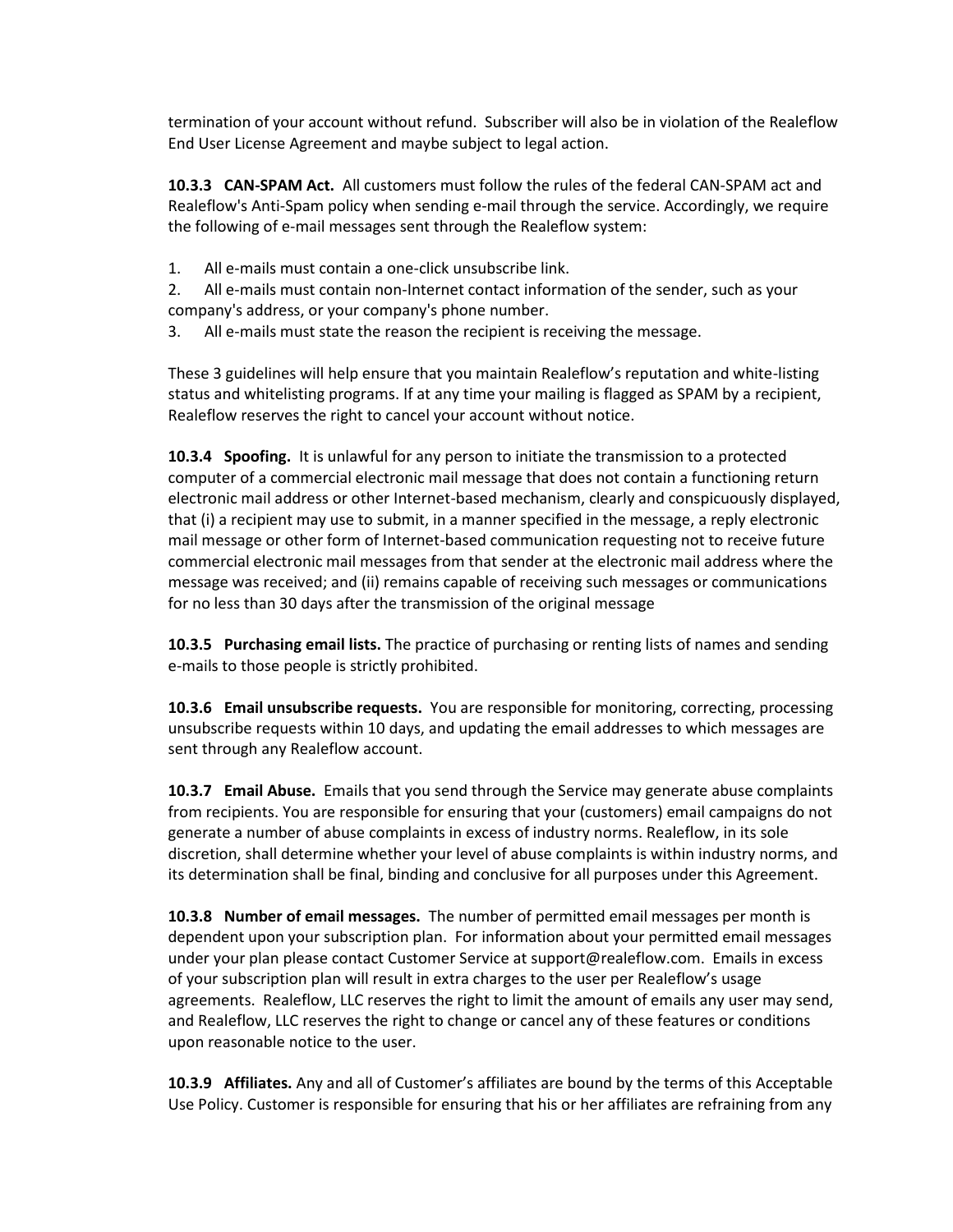unsolicited communications involving the Realeflow services. Customer's failure to ensure his or her affiliates' compliance with this Acceptable Use Policy will be found in violation of the Policy and will be subject to the penalties stated in this Policy.

**10.3.10 Privacy Policy.** Customer must publish, enforce and abide by a privacy policy which protects its customers' personal information in its possession or under its control.

**10.3.11 Selling information.** Customer agrees that it will not sell, loan or in any way pledge or hypothecate the personal information of its customers to any other person or entity by way of joint venture or any other agreement.

**10.3.12 Phone Calls, SMS or Text Messages, Voice Mail, Faxes.** Customer will not use these services in connection with any unsolicited or harassing messages (commercial or otherwise) including but not limited to unsolicited or unwanted phone calls, SMS or text messages, voice mail, or faxes. Customer will not improperly engage in activity for which the United States Federal Communications Commission has restricted or regulated. Customer is personally responsible for all messages originated and sent via the application. Actions taken using Customer's credentials shall be deemed to be actions taken by the Customer, with all consequences including service termination, civil and criminal penalties.

**10.3.13 Images and Videos.** The Customer will only utilize licensed images/videos on the Customer's Websites, Squeeze Pages and any other marketing collateral where the Customer has the ability to insert or substitute their own images/videos. The Customer is fully responsible for any potential Copyright infringement notices, fees, or penalties associated with utilizing unlicensed or under-licensed images/videos that the Customer supplies.

**10.4 Violations and Penalties.** Customers who fail to comply with the terms of this Acceptable Use Policy will be subject to the following penalties, including, but not limited to, termination of service.

**10.4.1 Complaints.** A \$50 administration fee will be immediately charged to Customer's account for each complaint of spam or unauthorized communication that Realeflow LLC receives involving Customer's account. This non-refundable administration fee goes toward disputing the complaint with the complainant, the reporting service or "black list" service, and resolving the complaint.

**10.4.2 Notice of Complaints.** Upon receiving a complaint, Realeflow LLC will notify Customer of said complaint and investigate the validity of the complaint. If Customer does not take immediate remedial action to rectify the situation, Realeflow LLC may temporarily suspend Customer's service until Customer has resolved the situation to Realeflow LLC's satisfaction.

**10.4.3 Disputing Complaints.** After Realeflow LLC notifies Customer of a complaint involving his or her account, Customer will have the burden of proof to demonstrate to Realeflow LLC that the complaining individual did, in fact, agree to receive communications from Customer. If Customer cannot demonstrate to Realeflow LLC that the complaining individual agreed to receive communications from Customer, the complaint will be deemed a "Confirmed Violation" of this Acceptable Use Policy.